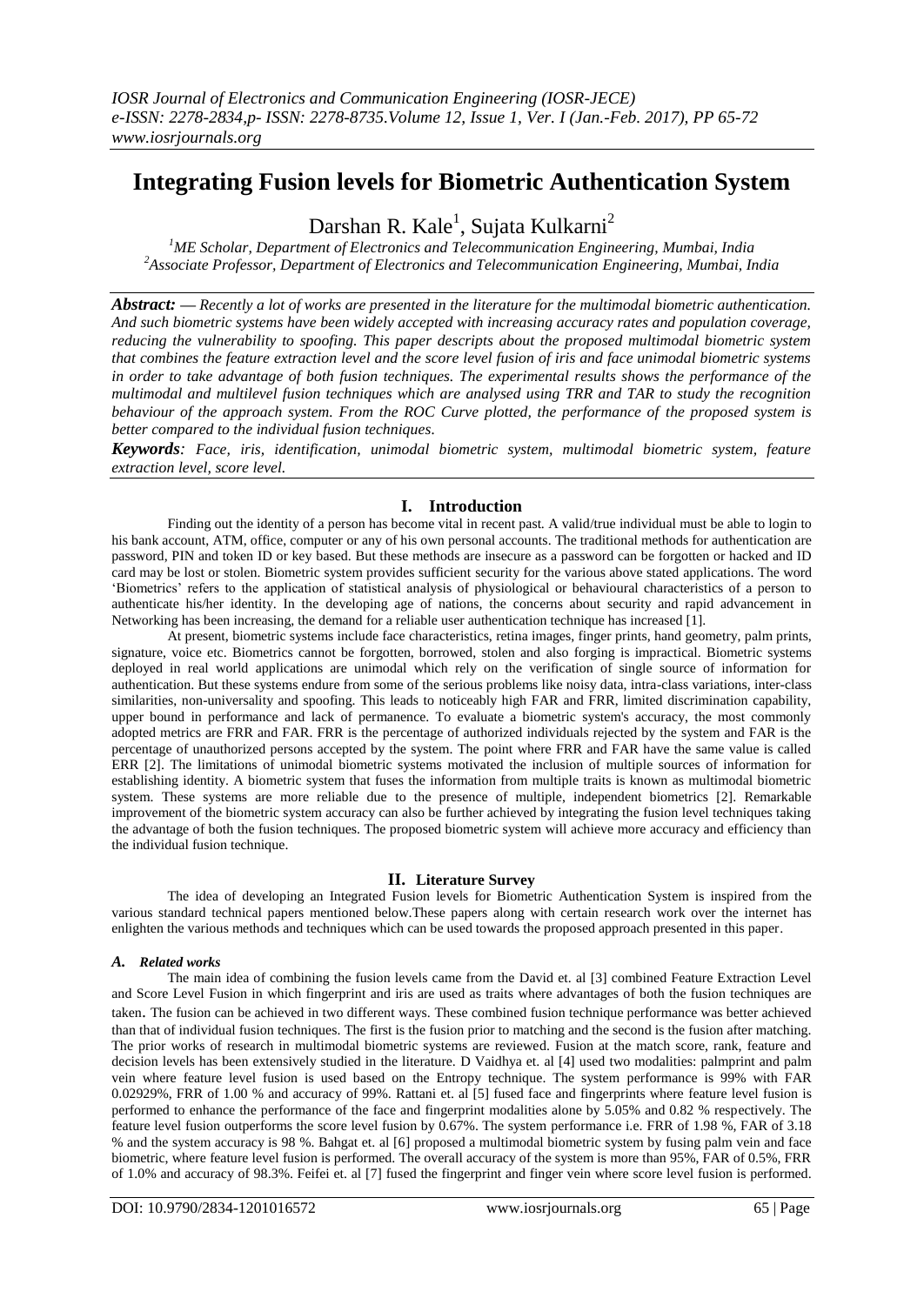The overall accuracy of the system before fusion fingerprint accuracy is 95.3%, finger vein is 93.72% and after fusion the accuracy of the system is 98.74% with FAR of 1.2%, FRR of 0.75%. Nazmeen et. al [8] fused face and ear images in which images are passed to a quality module in order to reduce false rejection rate. Improvement in recognition result is obtained when ear biometric is fused with face biometric. The fusion is done at decision level, achieving a recognition rate of 96% showing an improvement in accuracy with FAR of 0% and FRR of 4%. Nageshkumar et. al [9] fused the palm print and face image in which score level fusion were used and the results are found to be very encouraging and promoting for the research in the field. The overall accuracy of the system is more than 97%, FAR 2.4%, FRR 0.8%. Krzyszof et. al [10] combined the face and speech in which decision level fusion is performed. The system performance is FAR of 3.0%, FRR of 1.1% and the accuracy of 87%. Mohamad et. al [11] performed multimodal biometrics by fusing the fingerprint and iris in which decision level fusion is used. A fuzzy logic method is used for fusion which is given better performance and accuracy of 98% with FAR of 2%, FRR of 2% and accuracy of 98%. Jagadeesan et. al [12] combined the fusion of fingerprint and iris in which feature level fusion is used and the images are pre-processed. The system performance is 91% with FAR of 10% and FRR of 5.3%. Saad Abuguba et. al [13] combined the fusion of iris and face in which feature level fusion is used and cryptographic key is generated. The system performance is FRR of 12.56% with 256th cryptographic key bit normalization range.

#### *B. Summary*

In the above content, various image fusion techniques are studied and their performances are evaluated on three criteria: Score, Decision and feature fusion. For fusing multiple images feature fusion technique [5, 6, 12, 13] are better choice when compared to score [7, 9] and decision [8, 10, 11] techniques. For proposed work, the feature fusion technique provides a better solution for fusing multiple images and feature sets contains richer information. And also the score level fusion gives the best recognition accuracy results As a result, the combination of feature fusion technique and Score level fusion provides more accuracy and security for fusing multiple images in multimodal biometrics where advantage of both the techniques can be taken [3].

#### **III. Methodology**

This Paper proposes a similar type of integrated biometric system i.e. face and iris will give higher performance achievement by integrating two fusion techniques i.e. Feature level technique and Score level technique in order to take advantage of both the fusion techniques. The proposed system explains the comparison of feature level  $\&$  score level fusion. Such multimodal biometric system will overcome the limitations of Unimodal biometric system and will give better recognition accuracy as compared to the individual traits.

#### *C. Tools to be used*

The very reason why Iris is selected as the biometric trait is due to its accuracy and easy collectability over networks. But the Face has less performance accuracy as compared to Fingerprint, then-to it has been used by improving its accuracy performance by various algorithms and techniques. To test the proposed system, Experiments will be performed using iris images provided by CASIA Iris Database Version 4.0 collected by the Chinese Academy of Sciences" Institute of Automation which consist of 54601 iris images [15] and face images provided by CASIA-FaceV5 Database of Faces collected by the Chinese Academy of Sciences" Institute of Automation [14]. The proposed Methodology will be carried on MATLAB 2013a software (or any version of MATLAB higher than 2012). The use of Version higher than 2012 is because of the toolbox named Computer-Vision Toolbox is used, which plays an important role in such proposed Biometric Authentication Systems.

# *D. Design Methodology*

Figure 1. Shows the flowchart of the proposed project. The input images of face and iris are taken from the databases. These images are pre-processed. Pre-processing of face images will be done as Cropping, resizing, normalization and filtering, whereas median filtering for removal of specular reflections, Iris segmentation, etc. will be for Iris Images.



**Fig. 1** Block Diagram of Proposed Fusion Biometric System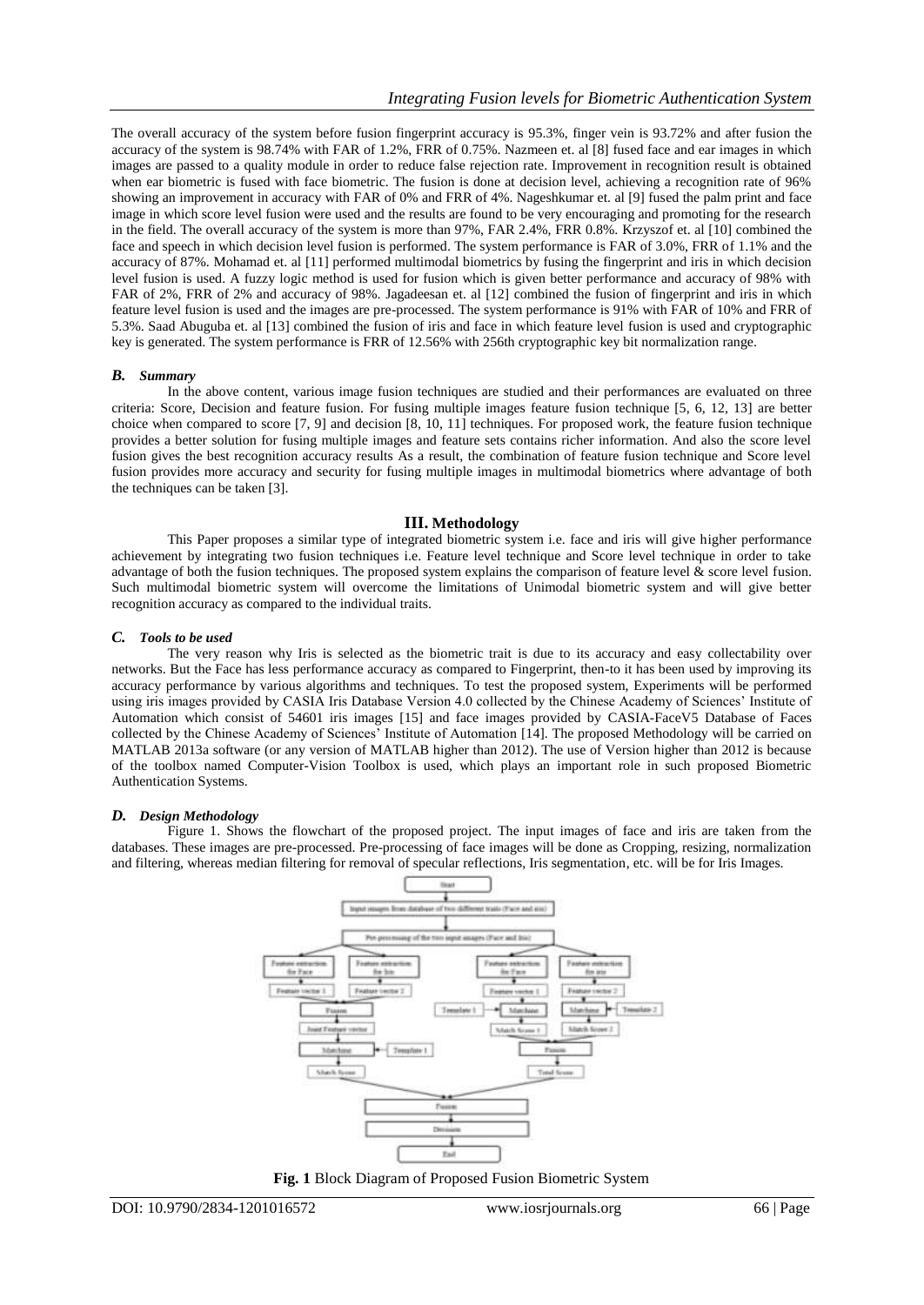Then feature of the face will be extracted with the help of standard and wavelet domain algorithm. After both the feature extraction of images, they are fused at two different fusion level techniques i.e. feature level and Score level fusion. The output of both the fusion technique is then fused i.e. total scores will be calculated through both the techniques. After implementation, the performance can be evaluated and analysed by the parameters like FAR and FRR (or TAR and TRR) with ROC curve. FAR (false rate of acceptance) and FRR (false rate of rejection) are illustrated in [16], [17]. ROC (receiver operating characteristic) [18] curves are methods designed to summarize the performance obtained by biometric detection systems. An ROC curve is a function which indicates, on the x-axis the accepted rate of the impostor attempts and, on the y-axis, the accepted rate of genuine attempts using a decision threshold.

First of all, preprocessing of the input images have been done where the term preprocessing term include image resizing, image cropping, image enhancement etc. Then, as the two fusion techniques are been implemented, so the feature extraction techniques used in this proposed project are different so as to get better accuracy and feasibility with respective individual fusion techniques used. Owing towards the Score Level Fusion, Principal component analysis (PCA) for face recognition is based on the information theory approach: it extracts relevant information and encodes it as efficiently as possible. PCA approach reveals the most effective low dimensional structure of facial patterns, removes information that is not useful and specifically decomposes the structure of face into uncorrelated components named Eigen faces [19]. Each image of face may be stored in a 1D array which is the representation of the weighted sum (feature vector) of the Eigen faces. The same is repeated for iris images too. Whereas for Feature level Fusion, The feature extraction technique used for face is by performing LBP operator on images and then applying Gabor filtering on it [20]. For iris images, features are extracted through Circular Hough Transform where circle boundary of iris and pupil are detected through canny edge detector [13], [21] which is a specialization of Hough Transform. And hence the feature vectors are calculated, as concatenation of the vectors has been done which is described below.

# *E. Feature Level Fusion Scheme*

This first type of fusion (figure 2) is obtained by concatenating the features vectors derived from face and iris images. Compared to individual vectors, the obtained concatenated vector of features has an increased power of discrimination. There are many types of algorithms used for extraction process. For face, LBP operator: Local binary patterns were introduced by Ojala *et al.* [20], [25] as a fine scale texture descriptor. In its simplest form, an LBP description of a pixel is created by thresholding the values of the 3x3 neighbourhood of the pixel against the central pixel and interpreting the result as a binary number. Then Gabor filtering has been applied to get unit magnitude of a feature vector with a down-sampling filter bank. For iris, the iris and pupil boundary edge map has been detected by canny edge detection technique [13, 21] and the Hough circle of an eye has been extracted through it. The mean, Entropy and Variance of the extracted feature has been calculated and concatenated with respect to users. And hence the final vector has been formed by concatenation. In order to create this concatenated vector we used the process of fusing biometric data. There, concatenation of the iris "I(t)" feature vector and face "F(t)" feature vector is obtained i.e. a new vector "V(t)" (1), using the formula:

$$
V(t) = F(t) + I(t) \qquad \qquad (1)
$$

J.

J.



**Fig. 2** Feature level fusion

After that for person authentication, measurement of the Euclidean distance between the current vector "V(t)", and all the vectors "V(t)" from our registered users, existing in the database is done. In order to distinguish between an enrolled used and an impostor used in the decision process, a certain threshold (t) is used.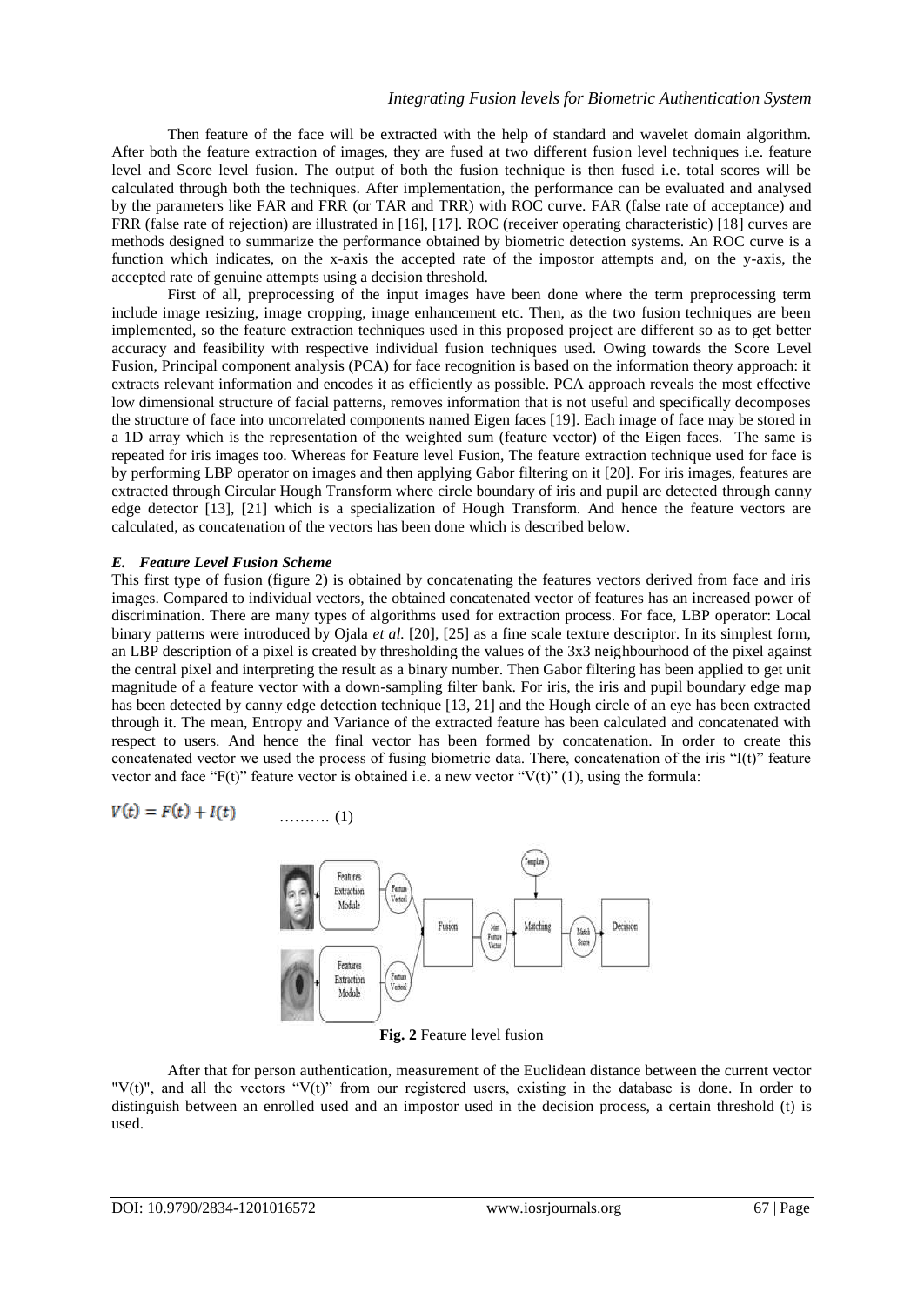## *F. Score Level Fusion Scheme*

This second type of fusion (figure 4) is often used, as scores derived by each unimodal biometric system, usually contain enough biometric information to make a difference between a registered user and an intruder. For each biometric trait a match score is provided and at the end of the fusing process the scores are combined. Finally the acceptance or the rejection decision is taken. The way information is combined makes this kind of biometric systems both feasible and practical [11].



**Fig. 3** Score Level Fusion

Here Eigen Face Based Approach have been used. Principal component analysis (PCA) is used to extract Eigen faces [26]. Initially Eigen vectors are computed using covariance matrix derived from set of training images. Probe image is then projected in to the face space and the distance between mean Eigen face and probe image is computed using spatial differential operators such as Euclidian distance. For the recognition of face biometrics, face images are normally projected into the feature space which best encodes the variation of the image. This feature space is also known as the Eigen-face, which is the eigenvector of the set of faces.

Suppose we have Eq. below:

$$
X_i = \begin{bmatrix} S_i & \dots & S_n \end{bmatrix}^T \qquad \dots \qquad (2)
$$

where  $\left[S_i \ldots S_n\right]$  represents the input signal of the face images and  $i = 1 \ldots n$ . During empirical mean detection and calculation phase, the face images are being mean centred by subtracting the mean image from each image vector. The mean, *v*, will represent the mean image as Eq. below:

$$
v = \frac{1}{n} \sum_{i=1}^{n} X_i
$$
 (3)

where the mean centred image is  $X_i$  - *v*. Next, the eigenvectors and eigenvalues calculation process being executed. Eigenvectors of the covariance matrix, Y (*m x n*) give the Eigen faces, where  $Y = \overline{XX}^T$  are generated, and these eigenvectors are sorted from high to low following the eigenvalues calculated from the covariance matrix. The highest eigenvalues give the largest variance in the image. The training sets of face images were acquired and the Eigen faces were calculated using Principal Component Analysis (PCA) projections. A 2-D facial image was represented as a 1-D vector. Each of the Eigen faces can be viewed as a feature and is expressed by Eigen face coefficients (weight).

Then the matching of face and iris images was done by retrieving the enrolled image from the dataset and calculated using the Weighted Euclidean Distance, Eq. below with the image of the tester subjects.

$$
WED = \sqrt{\sum_{i=1}^{n} W_i (A_i - B_i)^2}
$$
 (4)

where A and B represents the enrolled and testing biometric images. The above procedure is repeated for the iris images too. The fusing score can be computed as in Eq.

$$
S_{fusedscore} = \sum_{j=1}^{N} (W_{1,j} S_{iScore} + W_{2,j} S_{fScore}) \dots \dots (5)
$$

DOI: 10.9790/2834-1201016572 www.iosrjournals.org 68 | Page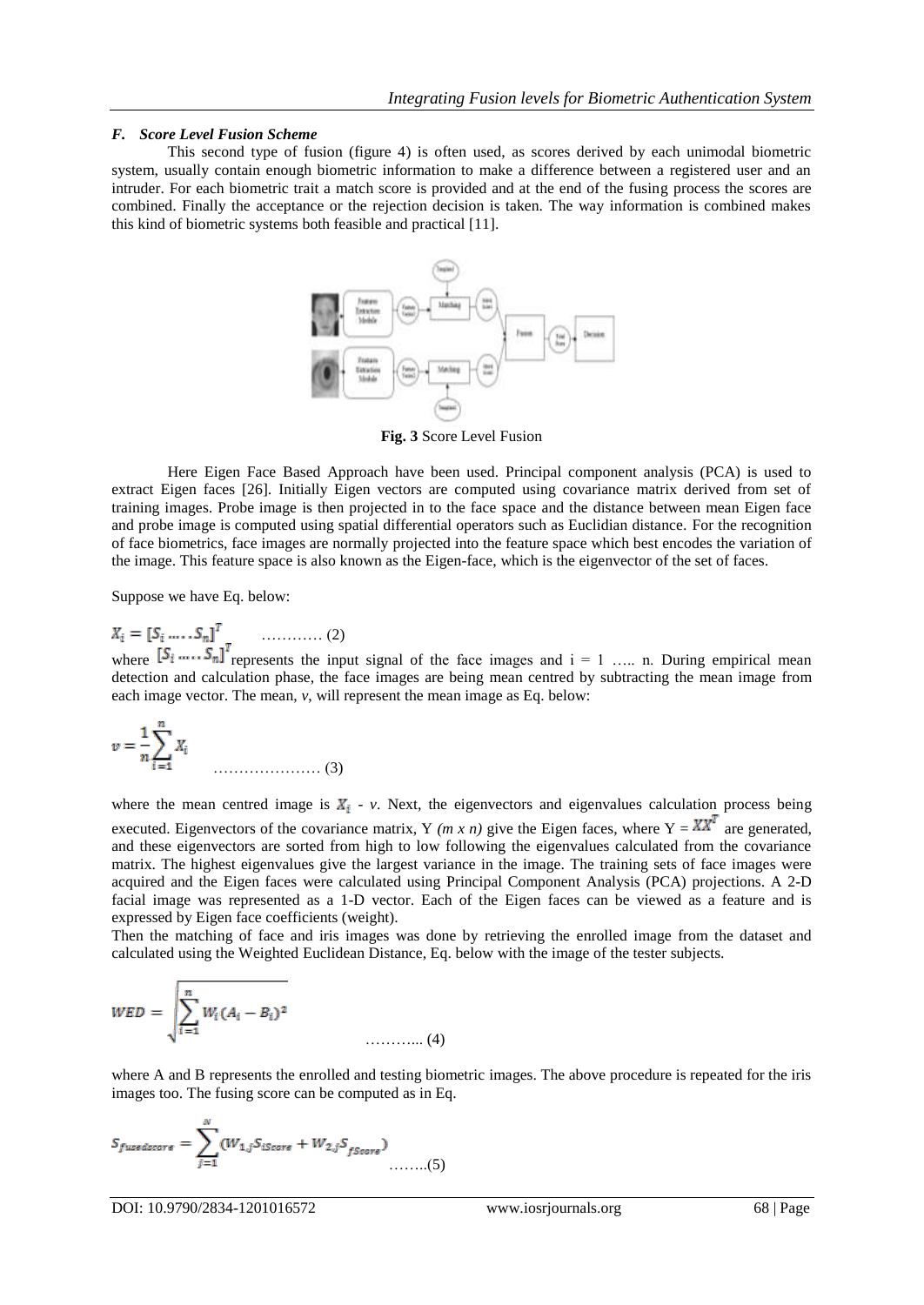Where  $S_{iscore}$  and  $S_{fScore}$  are the normalized scores of the biometric matchers face and iris respectively. Depending on the weight of the face and iris biometrics, if both of them were equal, Eq.(5) can be derived or simplified into Eq.

$$
S_{fusedscore} = \sum_{j=1}^{N} (S_{iScore} + S_{fScore})
$$
 (6)

Through the steps described in the following section, the unified fusing score  $S_{fusedcore}$ , was evaluated based on the pre-specified threshold value,  $\bar{\tau}$ . The  $\bar{\tau}$  value is defined based on the average value obtained for the overall results. We declared the user to be genuine when  $S_{fussdiscore} \leq \tau$ , otherwise the user was an impostor [27].

# **IV. Proposed Final Combined System**

Here we propose a fusion technique which combines the first and the second type of fusion Scores which are described in section E and F.

As described in equation (6), the scores are fused and the decision is taken. Finally the acceptance or the rejection decision is taken. Here AND rule is used for the decision. The way information is combined makes this kind of biometric systems both feasible and practical. Since traits are not from the same person, aim is to design the prototype of multimodal system. Using the proposed system we take advantage of both features level fusion techniques and score level fusion techniques, and hence we achieve a stronger biometric system which is more accurate and efficient.

#### **V. Experimental Results**

The following are the results obtained which includes few GUI of the proposed system with time complexity of the each step performed in the system.



**Fig. 4** GUI of proposed system

The Figures 5-9 illustrates the working of the proposed system and their time complexity respectively. Firstly the database creation in the feature level fusion and secondly the matching of the input data with the data created in the database.



**Fig. 5** Feature level database creation of face with time complexity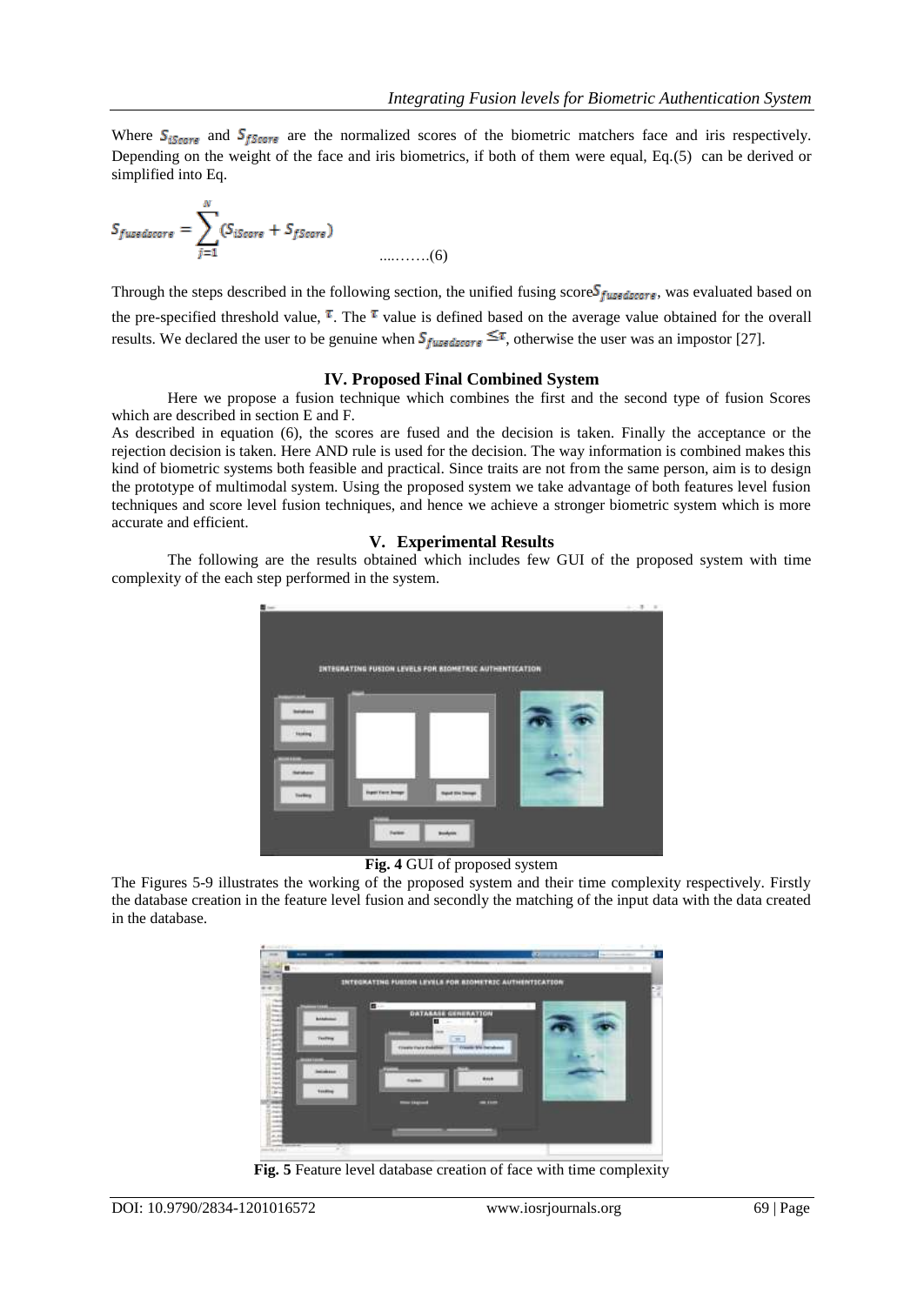

**Fig. 7** Fusion of face and iris with time complexity



**Fig. 8** Verification phase (testing)



**Fig. 9** Verification of user as 1 from database created earlier with time complexity

Hence, the above GUI figures show the working of proposed methodology with its time complexity, where the person is verified as a registered user in the database. And so the biometric authentication system gains the stronger security in terms of integrating fusion levels which is the proposed methodology.The result showing ROC curves are shown below which describes the total objective of the proposed system.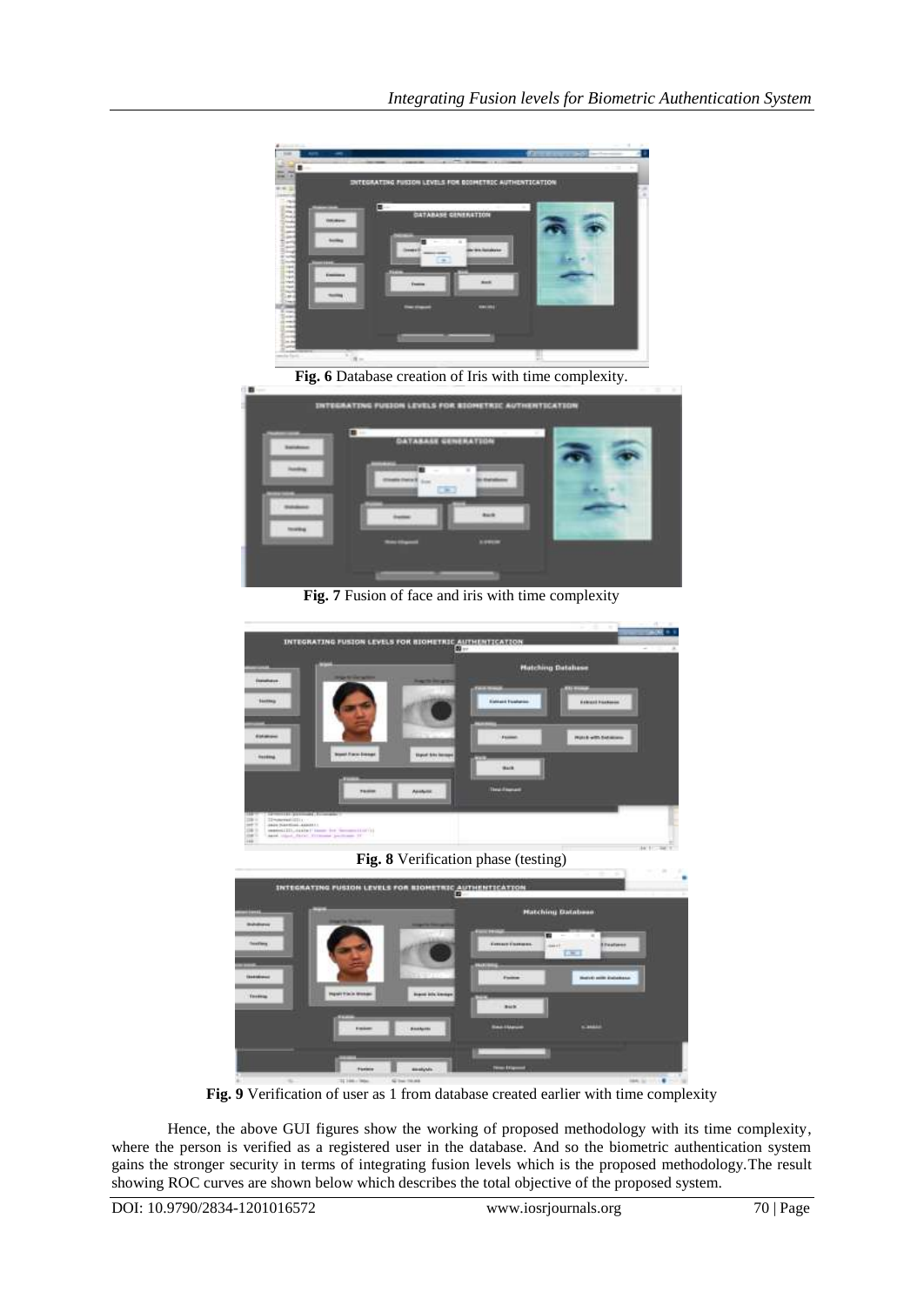

**Fig. 10** Recognition Accuracy using Feature level fusion=94%



Fig. 11 Recognition accuracy using Score level fusion=  $91.35\%$ 



Hence the above presented result is obtained for multimodal biometric fusion at first level (Feature level) with 94%, second level (Score level) with 91.35% and the proposed method with 97% recognition accuracy. These results proves that the proposed biometric system overcomes the performance given by the individual fusion techniques respectively with a significantly increasing recognition accuracy. Here the True Rejection Rate i.e. TRR of the proposed method has been achieved better as compared to the two individual fusion techniques used.

The time complexity as shown in the above various results have been tabulated below with respect to the two different fusion techniques i.e. Feature level and Score level:

| <b>Table 1</b> Thile complexity of the proposed system |                             |                           |  |
|--------------------------------------------------------|-----------------------------|---------------------------|--|
| Time taken (s)                                         | <b>Feature level fusion</b> | <b>Score level fusion</b> |  |
|                                                        | <b>Training</b>             |                           |  |
| Feature extraction for face                            | 60.15                       | 0.57                      |  |
| Feature extraction for iris                            | 4106.75                     | 0.46                      |  |
| Fusion                                                 | 3.95                        | <b>NA</b>                 |  |
|                                                        | <b>Testing</b>              |                           |  |
| Feature extraction for face                            | 5.30                        | 0.051                     |  |
| Feature extraction for iris                            | 43.35                       | 0.044                     |  |

**Table 1** Time complexity of the proposed system

DOI: 10.9790/2834-1201016572 www.iosrjournals.org 71 | Page